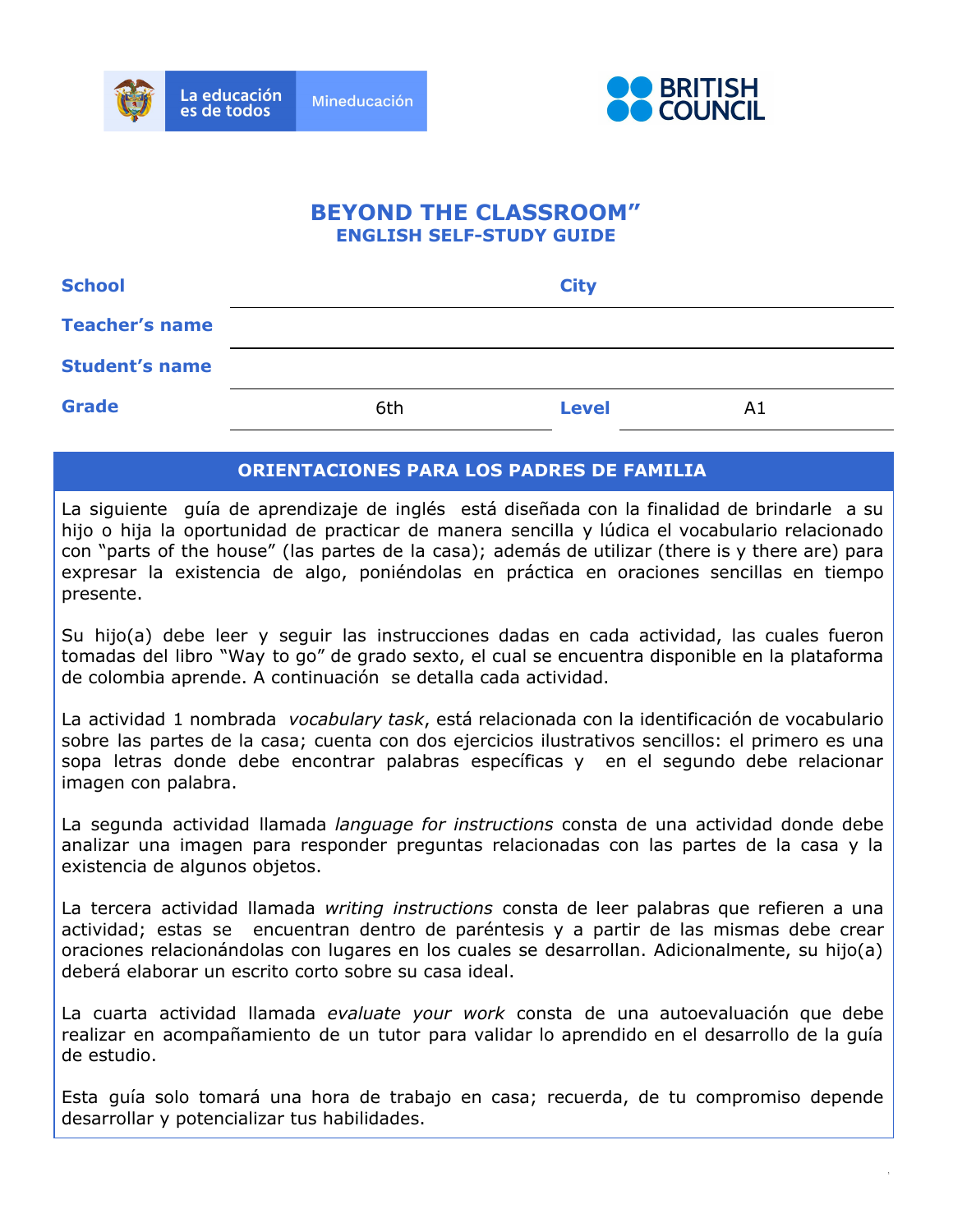



#### **WELCOME TO THIS SELF-STUDY GUIDE**

This English self-study guide will help you to practise and identify vocabulary related to the parts of the house, making sentences in simple present, and using there is and there are. The activities will strengthen your writing skills doing some simple activities in which you have to focus and do correctly in order to improve your vocabulary and reading as a subskill. We are going to use the English workbook, *Way to Go 6* (page 31 exercises 2 and 4).

| <b>Topic</b> | Skill(s) | <b>Grammar</b>                                | <b>Vocabulary</b>                 | <b>Function(s)</b>        |
|--------------|----------|-----------------------------------------------|-----------------------------------|---------------------------|
| My home      | Writing  | Simple Present<br>(there is and<br>there are) | Parts of the house   the parts of | Identifying<br>the house. |

| <b>GET READY</b> |                                   |                         |  |
|------------------|-----------------------------------|-------------------------|--|
| <b>Study</b>     | Resources: pencil, eraser, self   | <b>Textbooks Links:</b> |  |
| time             | study- guide, notebook.           | Way to go 6, Workbook   |  |
| needed:          | Pdf file of way to go 6 th grade, | page 31                 |  |
| 1 hour           | english dictionary                | exercise 2, 3           |  |

| <b>LEARNING OBJECTIVES</b>                                                                                                                                                                                                                                                                                                                                                | <b>LEARNING STRATEGIES</b>                                                                                                                                                                                      |
|---------------------------------------------------------------------------------------------------------------------------------------------------------------------------------------------------------------------------------------------------------------------------------------------------------------------------------------------------------------------------|-----------------------------------------------------------------------------------------------------------------------------------------------------------------------------------------------------------------|
| What will you learn/practise/reinforce<br>with these activities?<br>• To identify words related to the<br>parts of the house.<br>• To learn and use vocabulary related<br>to the parts of the house<br>• To write answers related to parts of<br>the house by making use of there is<br>and there are.<br>• To create a short composition with<br>the vocabulary learned. | What can you do to achieve the objectives?<br>Use the dictionary only if absolutely necessary.<br>Read the instructions for each task.<br>Use new words in context.<br>Infer grammar from context.<br>$\bullet$ |
|                                                                                                                                                                                                                                                                                                                                                                           |                                                                                                                                                                                                                 |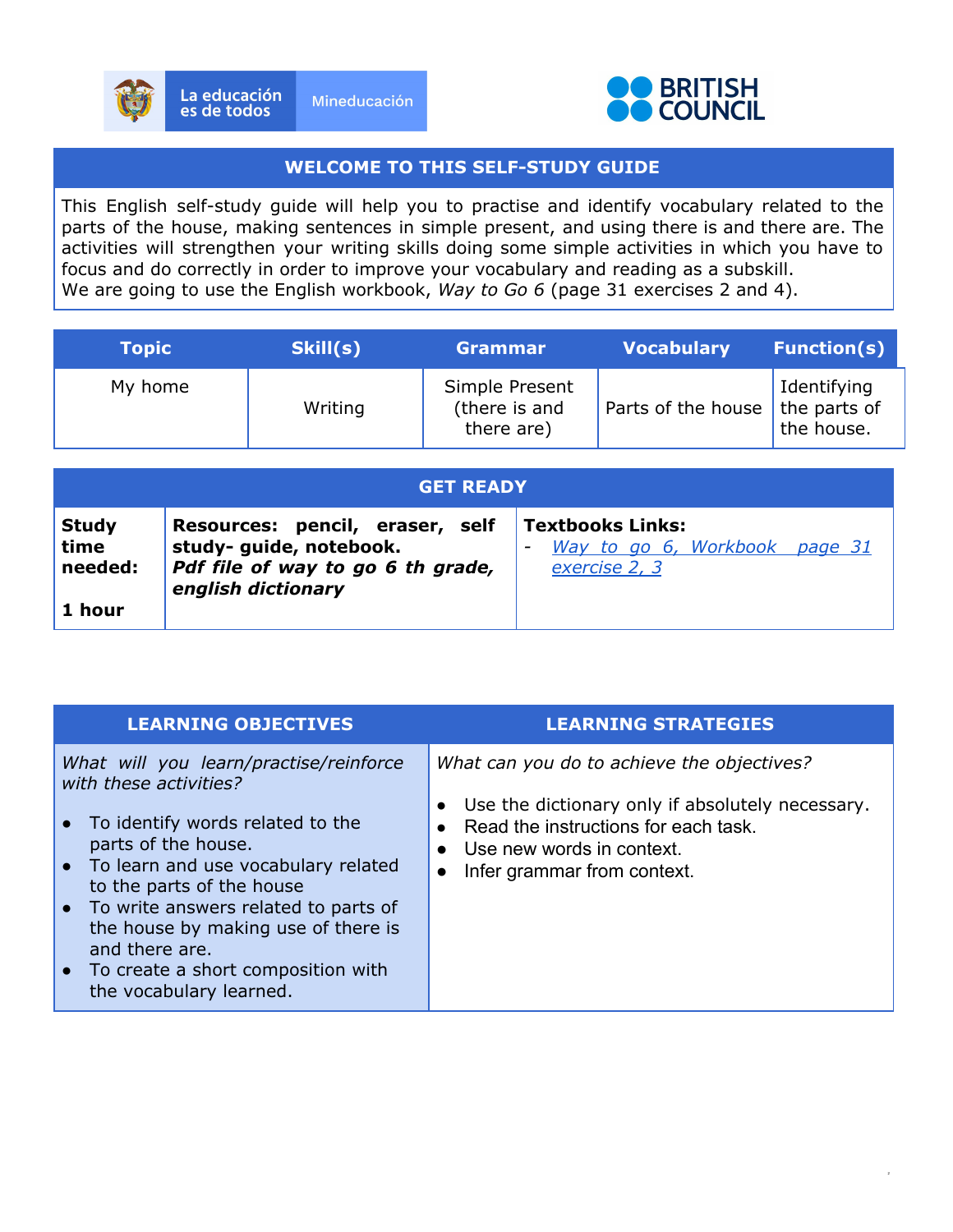



## **ACTIVITIES**

#### **1. VOCABULARY TASKS: (20 minutes)**

a. Word Search (Parts of the House). Look for the given words in the Word Search; you can identify these words across. ----->

# PARTS OF THE HOUSE

B H R  $\bullet$  $\bullet$ М O в Y A т N G R М L v П  $\bullet$  $\bullet$ S S ĸ W н N V г  $\mathbf{L}$ N V G H E R G D B D  $\bullet$ ۰ М R N G A R E N P W ш D B ĸ c H E c N ı Т N F N П G R М , N т Ð  $\bullet$  $\bullet$ z U R R B W R Т F п A N R М U R O A D Y  $\bullet$ K G A R A G Е F Е N O **BLIVEWORKSHEETS** R E D Р D D Y

LIVING ROOM **BEDROOM BATHROOM KITCHEN DINING ROOM GARAGE LAUNDRY ROOM GARDEN** 

3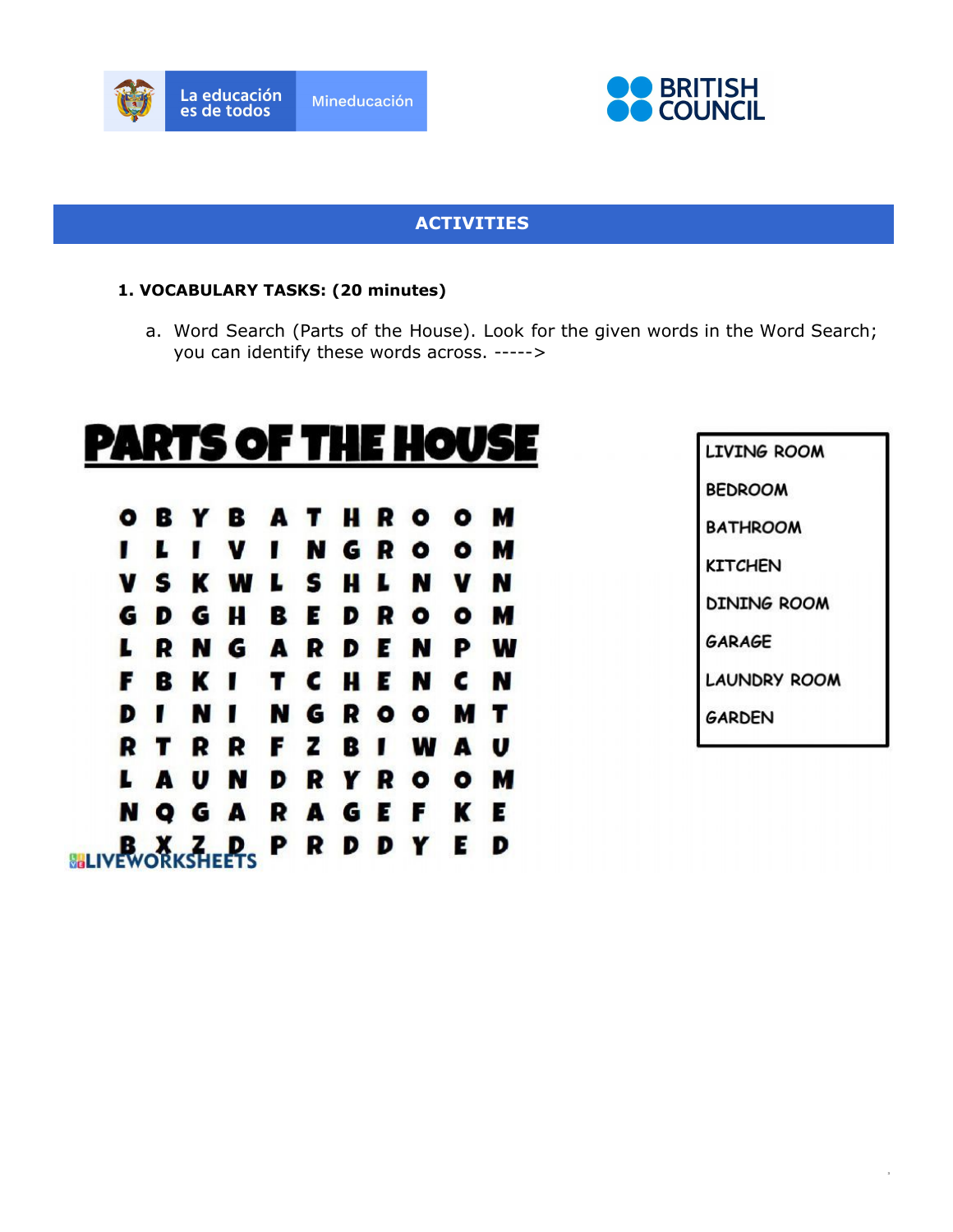



b. Take a look at the words about parts of the house and the picture of a house. Label the rooms in the house with the words from the box. Follow the example.



## **2. Language for instructions. (10 minutes)**

|                | There is                                   | There are                                     |
|----------------|--------------------------------------------|-----------------------------------------------|
| <b>Use</b>     | Singular nouns                             | Plural nouns                                  |
| <b>Example</b> | <b>There is</b> a kitchen in the<br>house. | <b>There are</b> three rooms in the<br>house. |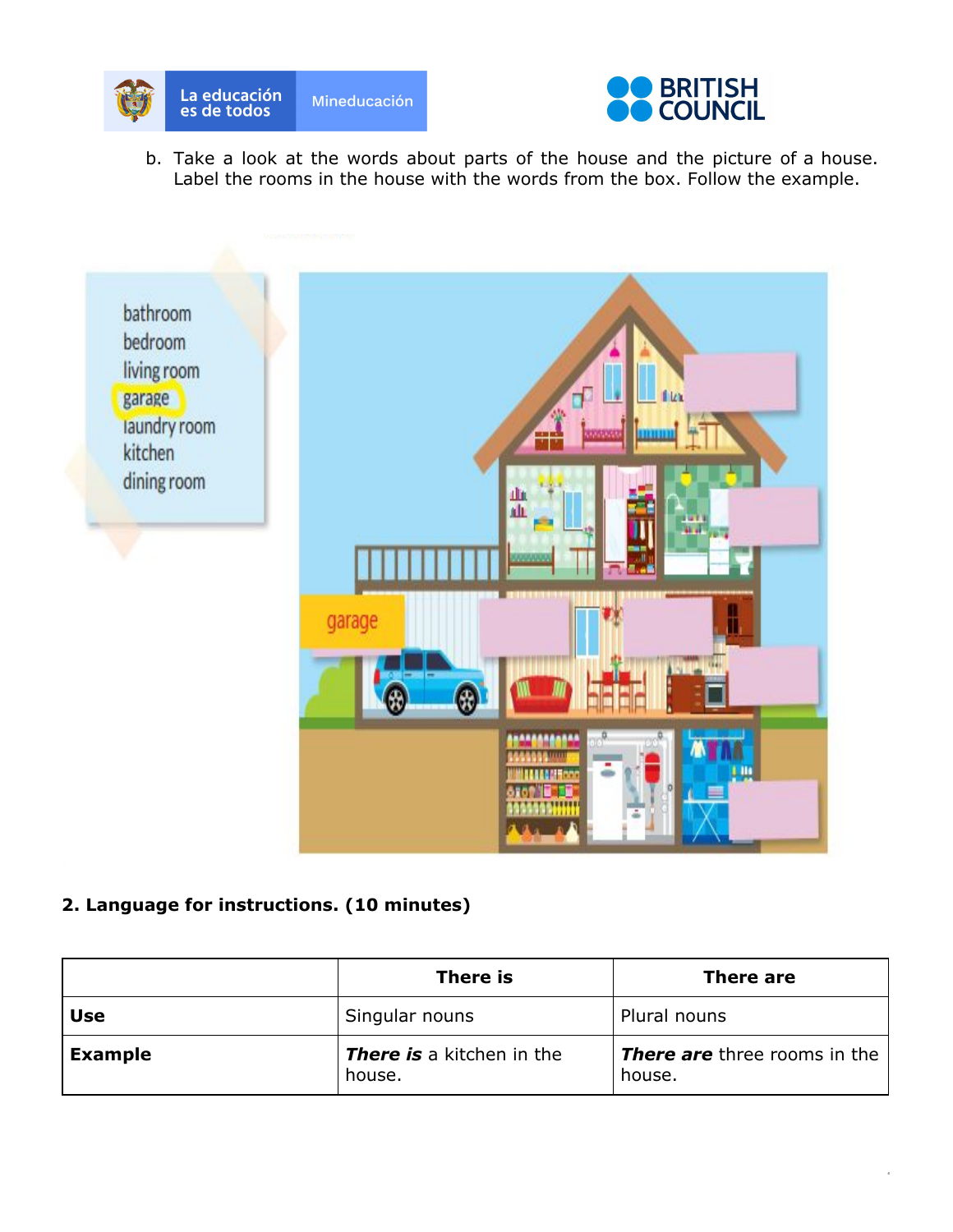



Look at the picture. Then, read the questions and answer according to the picture. Use there is or there are in all the answers.



- How many bedrooms are there?  $1.$
- 2. Is there a laundry room?
- 3. Are there two bathrooms?
- 4. Is there a desk in the bedroom?

# **3. WRITING INSTRUCTIONS: (20 minutes)**

**a.** Create sentences to describe where we do the activities in brackets; follow the example.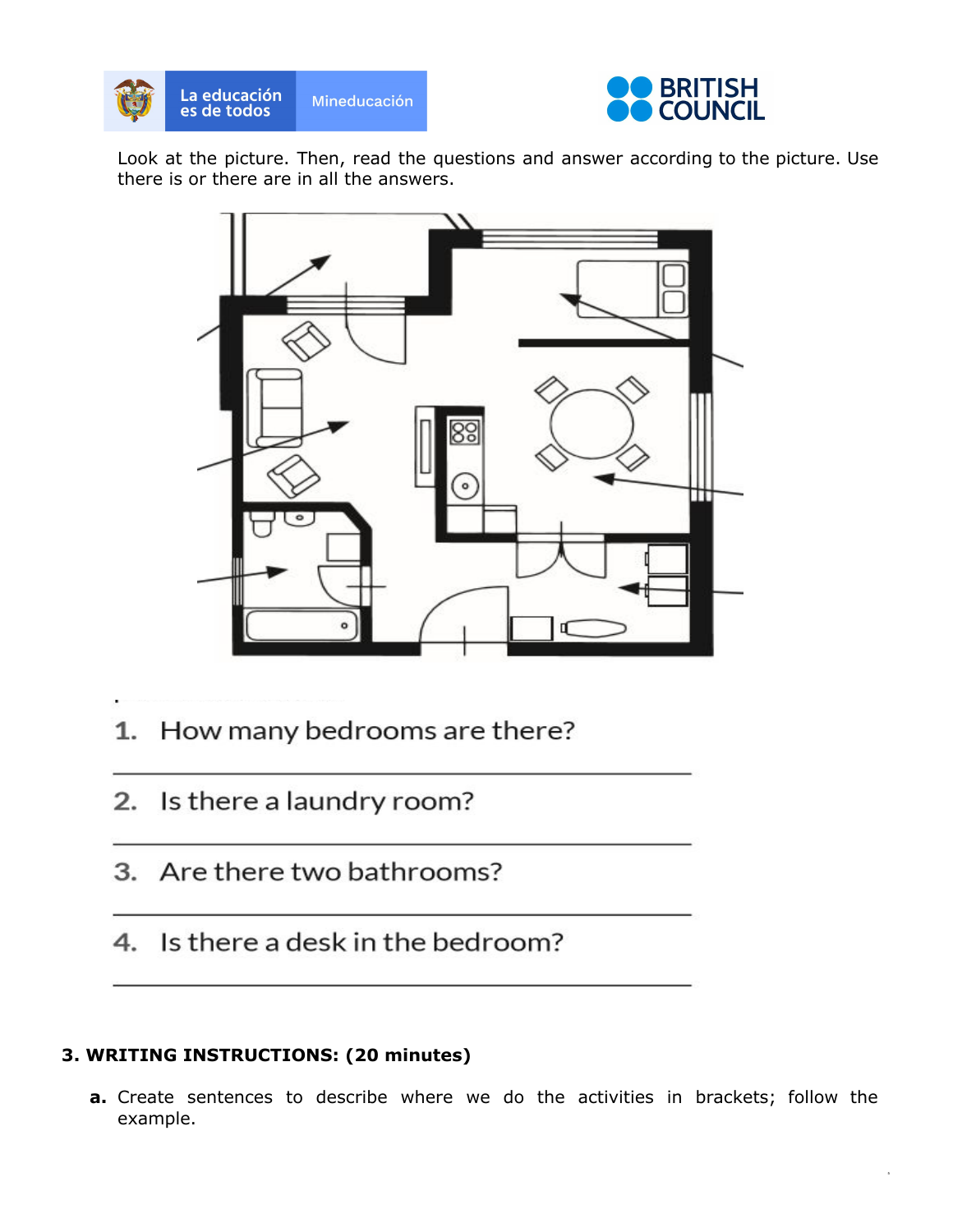



1. (park the car) People park the car in the garage.



**b.** Write a short paragraph describing your ideal house. Check the example.

## **Example:**

*In my ideal house, there is a big living room. Also, there are three rooms. There is a big kitchen, and there is a dining room too. In addition, there are four bathrooms; one in each room and one for the people who visit me. Finally, there is a big backyard for taking care of many animals*.

## **Now, it's your turn!**



#### **4. Evaluate your work: (10 minutes)**

Use the following chart to evaluate your work and what you've learned with this guide.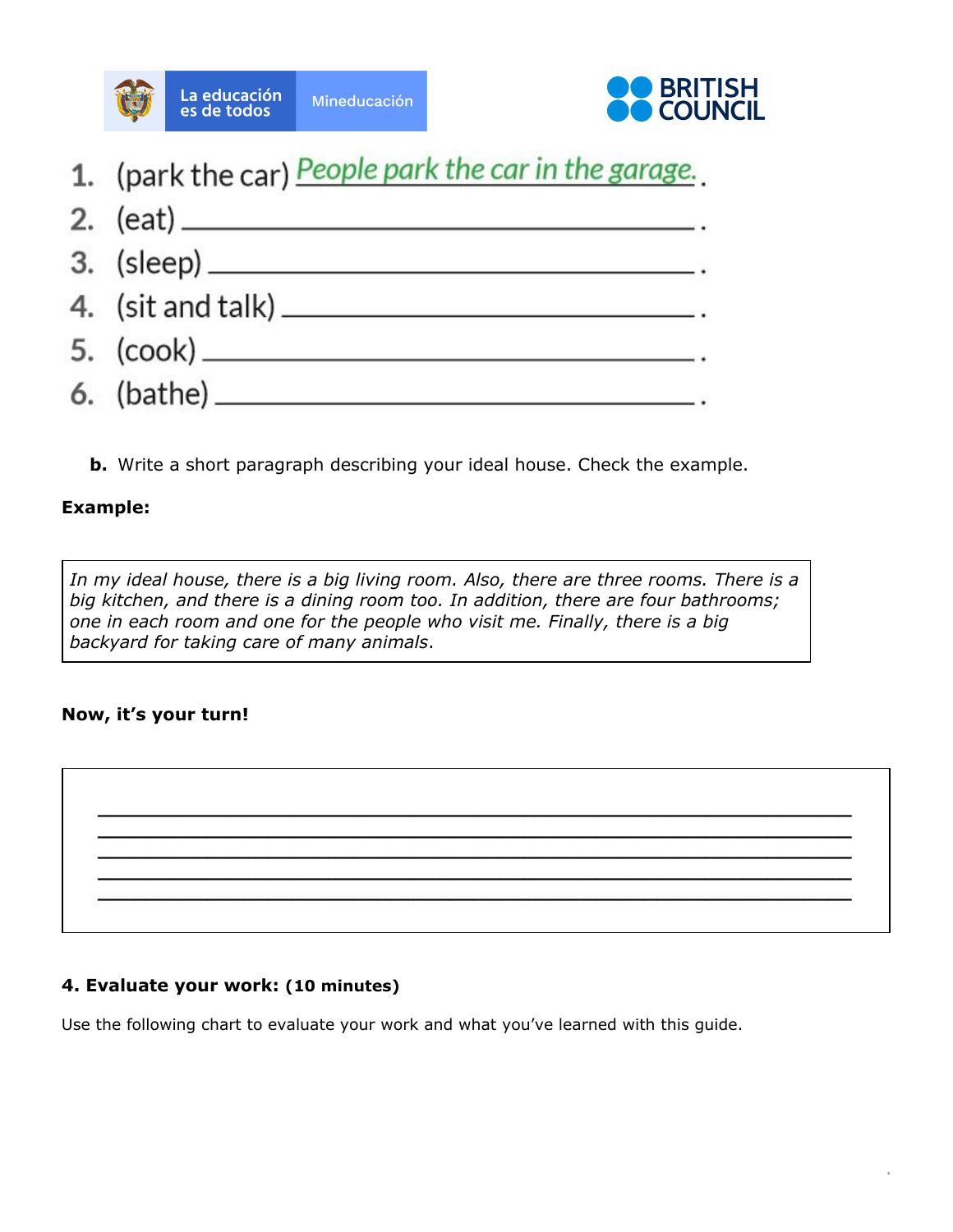



| Can you?                                                            | Very well | Quite well<br>$\ddot{\cdot}$ | With difficulty | Answer the question<br>below.                                                                                                               |
|---------------------------------------------------------------------|-----------|------------------------------|-----------------|---------------------------------------------------------------------------------------------------------------------------------------------|
| identify<br>can<br>vocabulary related to<br>the parts of the house. |           |                              |                 | How many words did<br>you learn?                                                                                                            |
| I can ask and answer<br>questions about the<br>parts of the house.  |           |                              |                 | is is the set of the set of the set of the set of the set of the set of the set of the set of the set of the s<br>Why<br>this<br>important? |
| I can use (there is and<br>there are) in questions<br>and answers.  |           |                              |                 | Did you like the activity?<br>Yes<br>No.                                                                                                    |

# **THIS IS THE END**

As your English teacher, we can just say: "thank you and congratulations for having completed this self-study guide about the parts of the house!". We hope you have enjoyed the activities presented in this self-study guide and hope you put into practise the topics developed.

# **USEFUL RESOURCES**

Online English- Spanish dictionary: <https://dictionary.cambridge.org/es/diccionario/ingles-espanol/>

**ANSWER KEY**

**1. Vocabulary task**

**a.**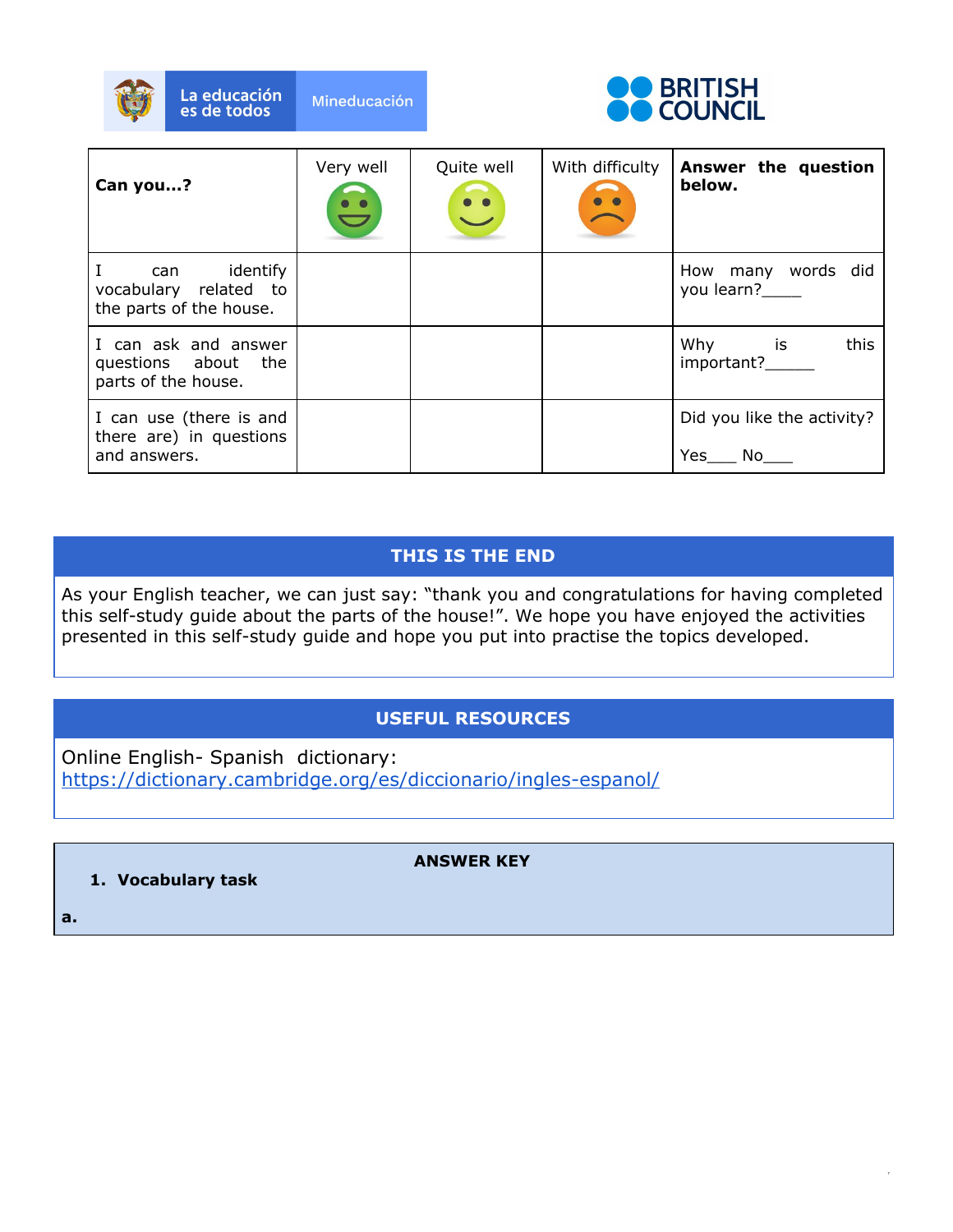

**b.**

#### **2. Language for Instructions**

- 1. There is one bedroom.
- 2. Yes, there is a laundry room.
- 3. No, there is one bedroom.
- 4. No, there is not a desk in the bedroom.

#### **3. Writing Task**

- **a.**
- 1. (park the car) People park the car in the garage.
- 2. (eat) People eat in the dining room.
- 3.(sleep) People sleep in the bedroom
- 4.(sit and talk) People sit and talk in the living room.
- 5. (cook) People cook in the kitchen.
- 6. (bathe) People bathe in the bathroom.
	- **b.** Cada estudiante escribe en relación a sus preferencias.

#### **ORIENTACIONES FINALES PARA LOS PADRES DE FAMILIA**

Señor padre de familia recuerde que su compañía es importante en el proceso de enseñanza y aprendizaje de su hijo (a); por lo tanto, haga seguimiento constante cuando su hijo (a) se disponga a realizar la guía de estudio.

Después de finalizado este proceso, tenga en cuenta las siguientes preguntas para su hijo(a):

8